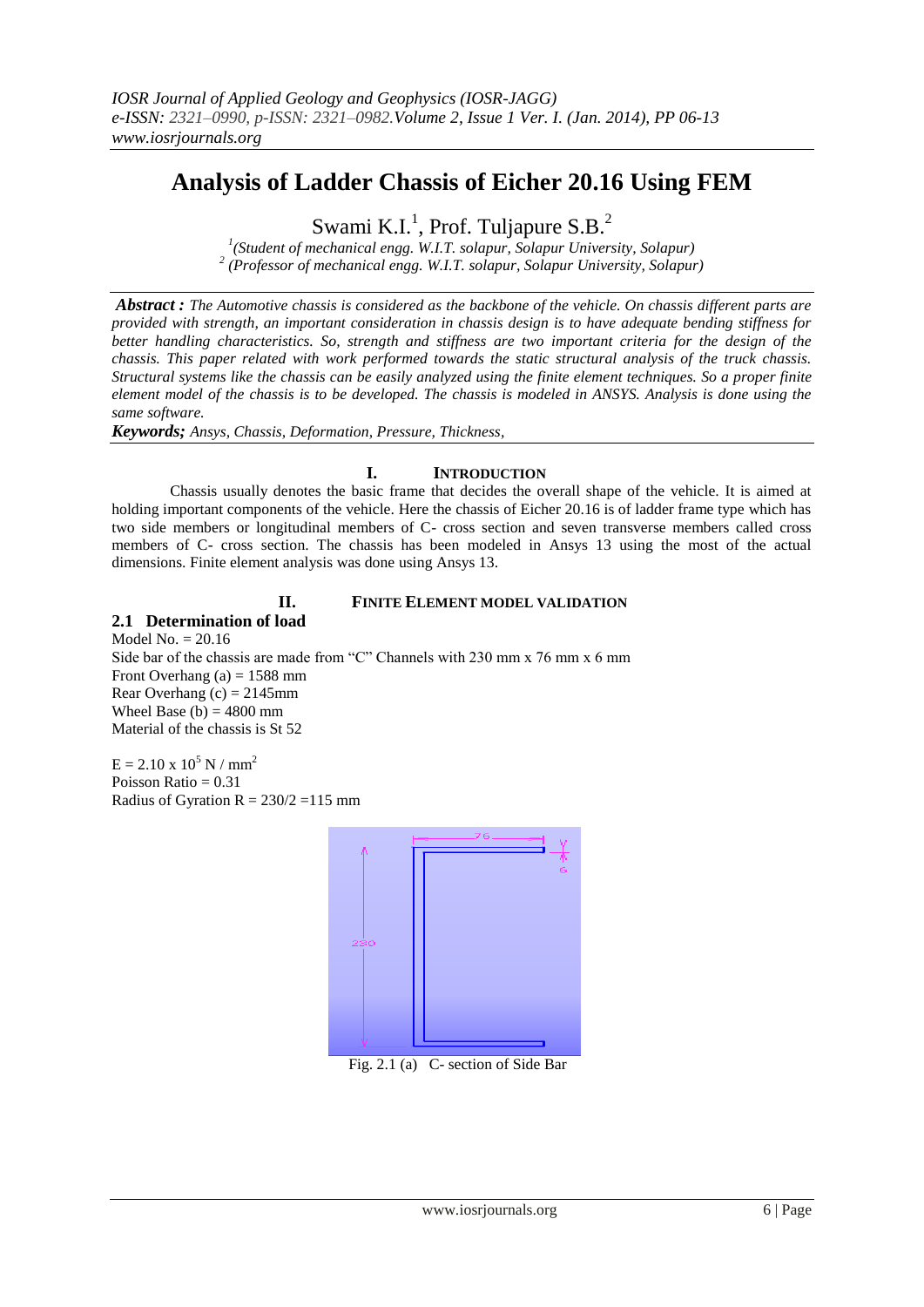

Fig. 2.2 (b) C-section of Cross Bar.

Capacity of Truck =  $11400$  kg =  $111834$  N Capacity of Truck with  $25\%$  overload = 139792.5 N Weight of the body and engine  $= 2700 \text{ kg} = 26487 \text{ N}$ Total load acting on chassis = Capacity of the Chassis  $+$  Weight of body and engine  $= 139792.5 + 26487$  $= 166279.5 N$ 

Chassis has two beams. So load acting on each beam is half of the Total load acting on the chassis. Load acting on the single beam  $= 166279.5/2$ 

$$
= 83139.75 \text{ N}
$$

For Validation of FEM Model i.e. type of element and mesh density, a cantilever beam is taken of same length as that of main member of chassis also the cross section is same.

**2.2 Type of element**: - Solid45 is used for the analysis.



| <b>Tab 2.2 Table of Mesh Density</b> |       |  |  |  |
|--------------------------------------|-------|--|--|--|
| No. of element                       | 51614 |  |  |  |
| No. of Nodes                         | 18824 |  |  |  |

 An arbitrary load of 1 N/mm is applied in the form of pressure on the upper face of C channel is constrained for all DOF at the end is determined using formula.

Deflection of chassis for cantilever beam

 $Y = [(w x 1<sup>4</sup>) / (8 x E x I)]$ 

### Where,

 $Y =$  deflection at the free end of beam  $w =$  Load per unit length  $l =$ Length of beam

 $E = Young's$  modulus of the material of the beam

 $I =$  Area moment of Inertia of beam about an axis passing through its center of gravity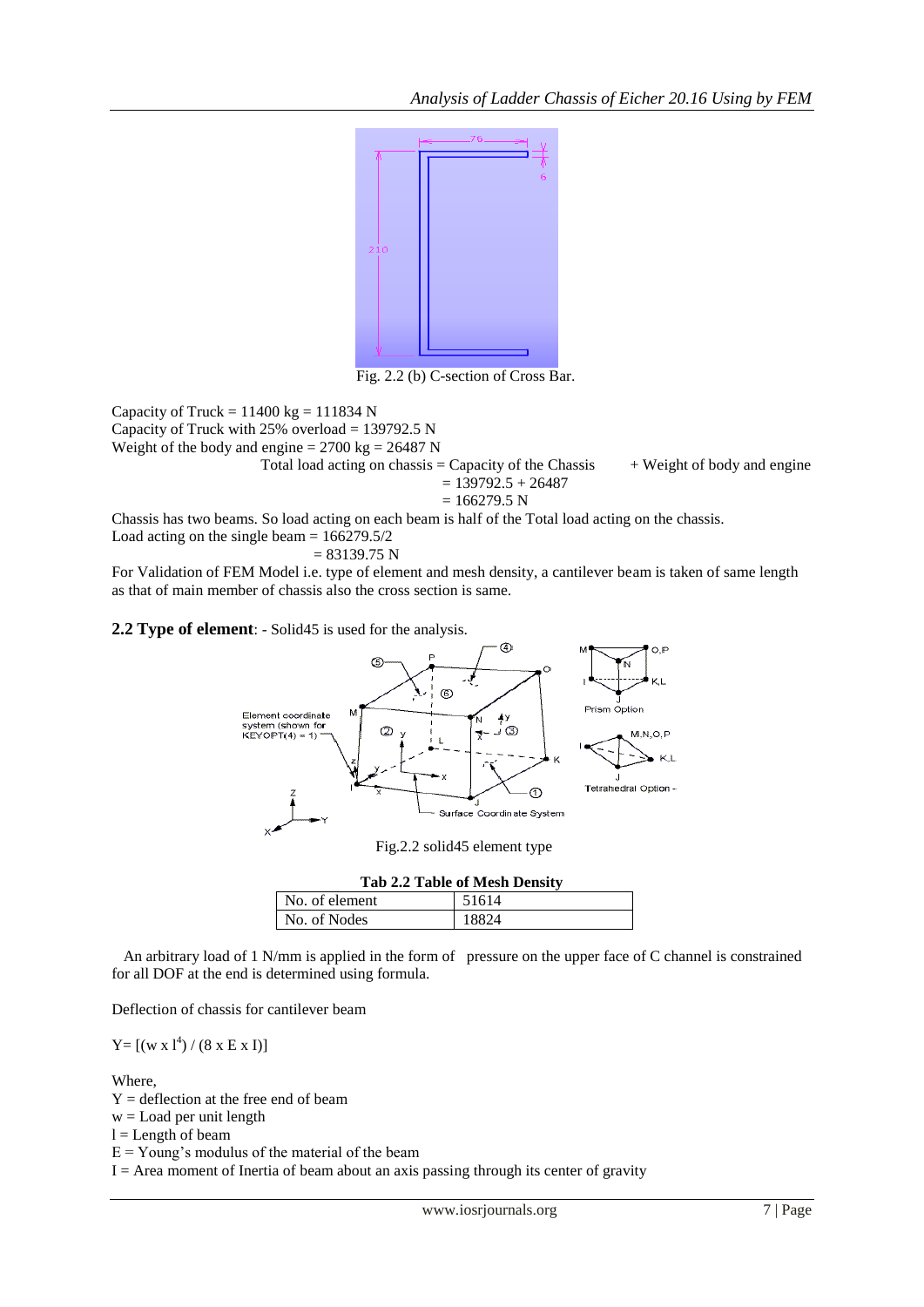$=$  [(1 x 8533<sup>4</sup>) / (8 x 2.1 x 10<sup>5</sup> x 16622980)]

 $= 189.84$ mm



### Fig. 2.2(b) Deformation of cantilever beam

 The fig. no.2.4 shows deformed shape of cantilever beam with undeformed shape, Deflection obtained by FEM= 191.66 mm Deflection obtained by Analytical method =189.84 mm

Error =  $[(191.66-189.84)/(189.84)]$  x 100  $= 0.959\%$ 

 As error is within acceptable limit, mesh density and type of element selected are capable of giving, correct results for whole chassis.

# **III. Fem Analysis of chassis**

### **3.1 Modeling:**

Simplified model of existing chassis frame is created in ANSYS. The model is shown in Figure.<br>**ANSYS** 



Fig.3.1 Model of chassis frame

# **3.2 Loading condition:**

Load condition: - load is applied in the form of pressure on the upper surface of side bars.

Pressure= Load/ Area  $= 83139.75/76x 8533$  $= 0.1282$  N/mm<sup>2</sup> The above pressure is applied on both the side bars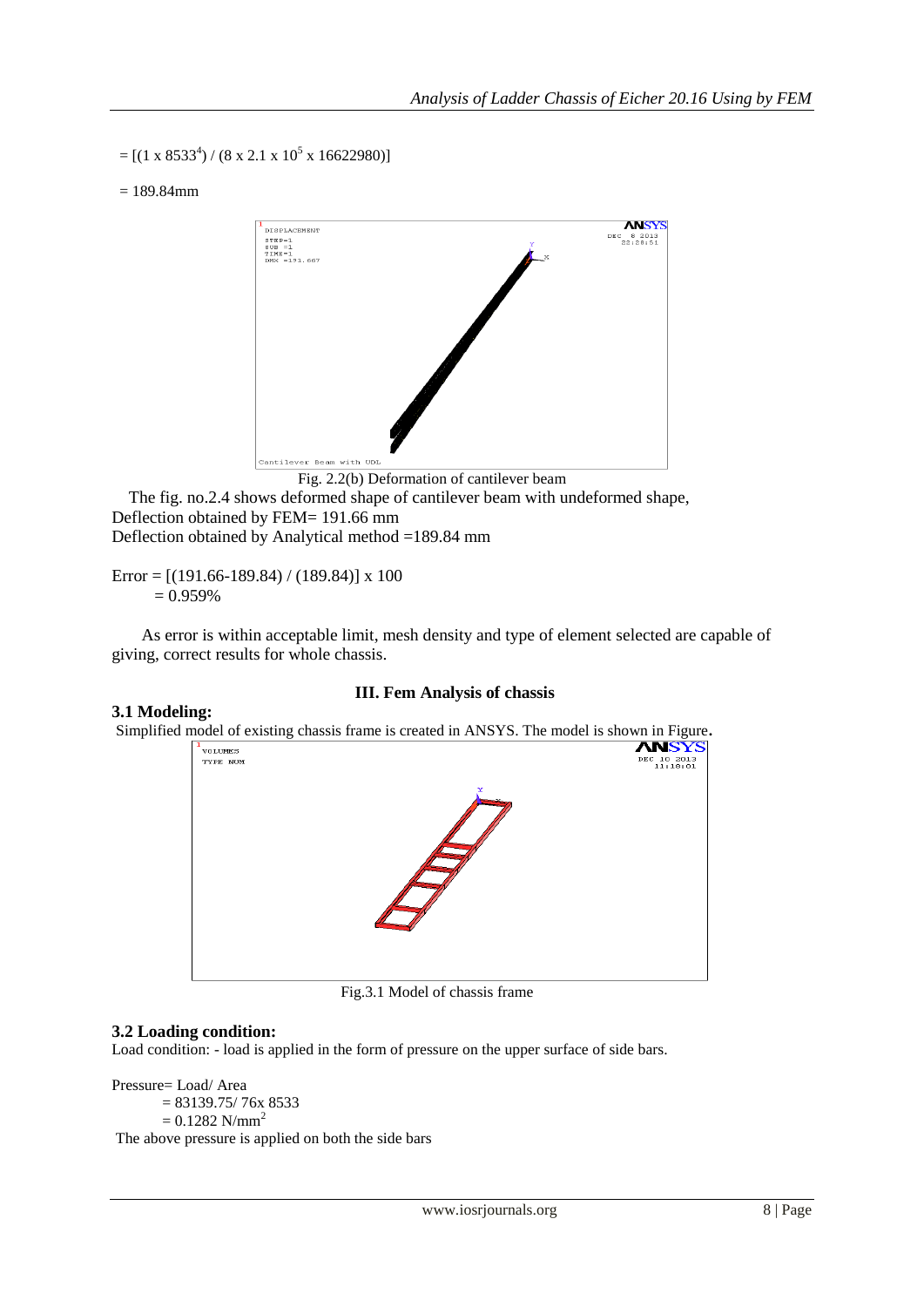

(Pressure applied on top faces)

Detail loading of model is shown in Figure.

# **3.3 Boundary conditions:**

 There are 4 boundary conditions of model; the first two boundary conditions are applied in front of the chassis, the other 2 boundary conditions are applied in rear of chassis, there are shown in Figure. These points on the regions of where leaf springs are fixed on the axle.



Fig.3.3 Boundary condition for chassis frame (All DOF constrained at 4 locations)

# **3.4 Element and nodes:**

The meshed truck chassis model has 175988 elements and 62005 nodes. The element is tetrahedral.

# **3.5 Results:**

 The location of Von Mises stress and maximum shear stress are at corner of side bar which in Figure. is 182.994 MPa.



Fig.3.5 (a) von mises stress in chassis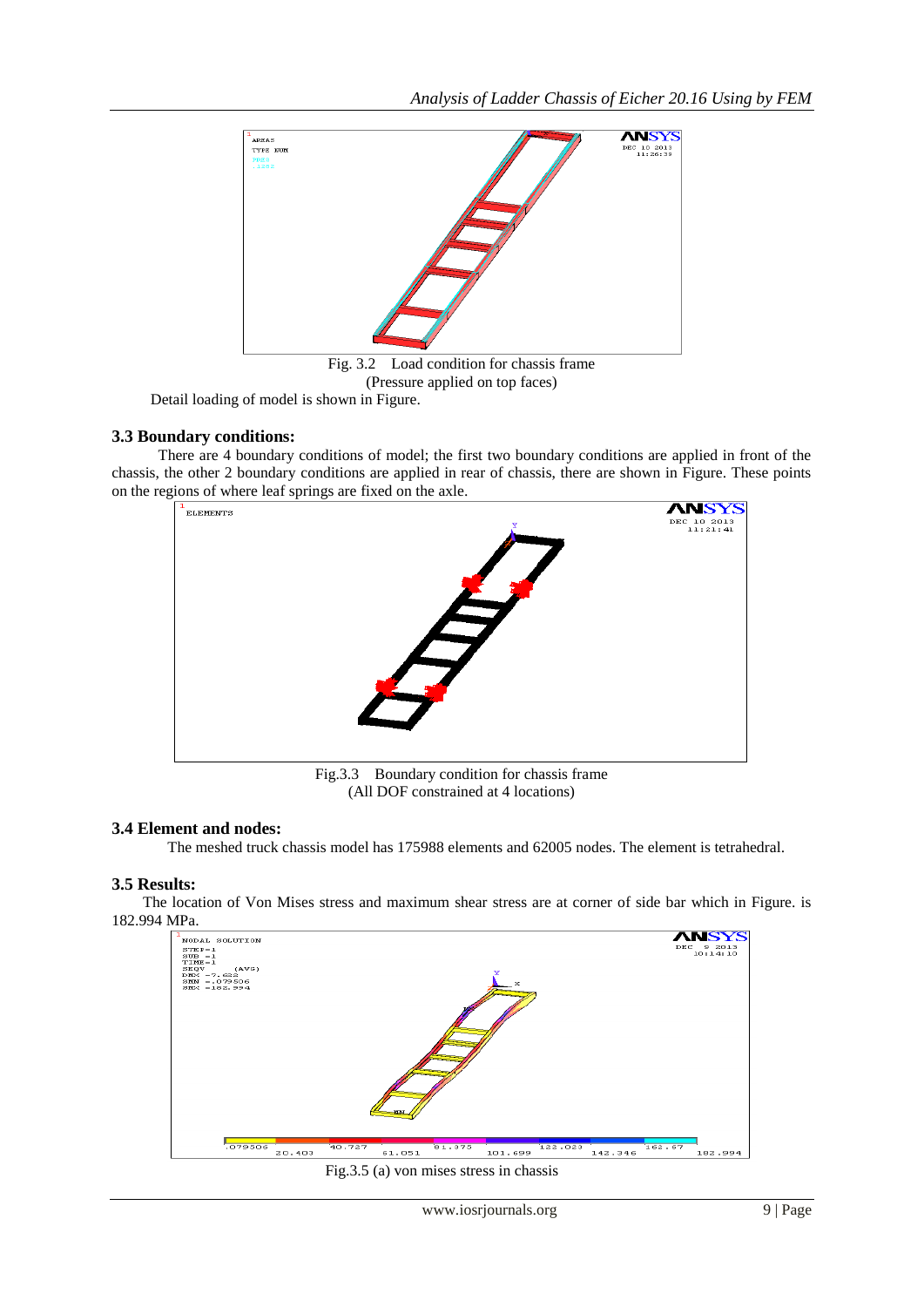

#### Von mises stress is more in the region near to rear leaf spring or axle.

Fig.3.5 (b) maximum von mises stress location

### **3.5.1 Displacement**

The displacement of chassis shown in Figure. The magnitude of maximum displacement is 7.622 mm.



Fig.3.5.1 Deformation in chassis

Von mises stress is 182.944 Deformation is 7.622

# **3.6 Effect of varying load:**

|--|

| Sr. no | % overload | $Load(Pressure)N/mm^2$ | Von mises stress<br>(MPa) | Deformation<br>(mm) |
|--------|------------|------------------------|---------------------------|---------------------|
|        |            | 0.1109                 | 158.3                     | 6.593               |
|        | 10         | 0.1152                 | 164.438                   | 6.849               |
|        | 15         | 0.1195                 | 170.576                   | 7.104               |
|        | 20         | 0.12839                | 176.842                   | 7.365               |
|        | 25         | 0.1282                 | 182.994                   | 7.622               |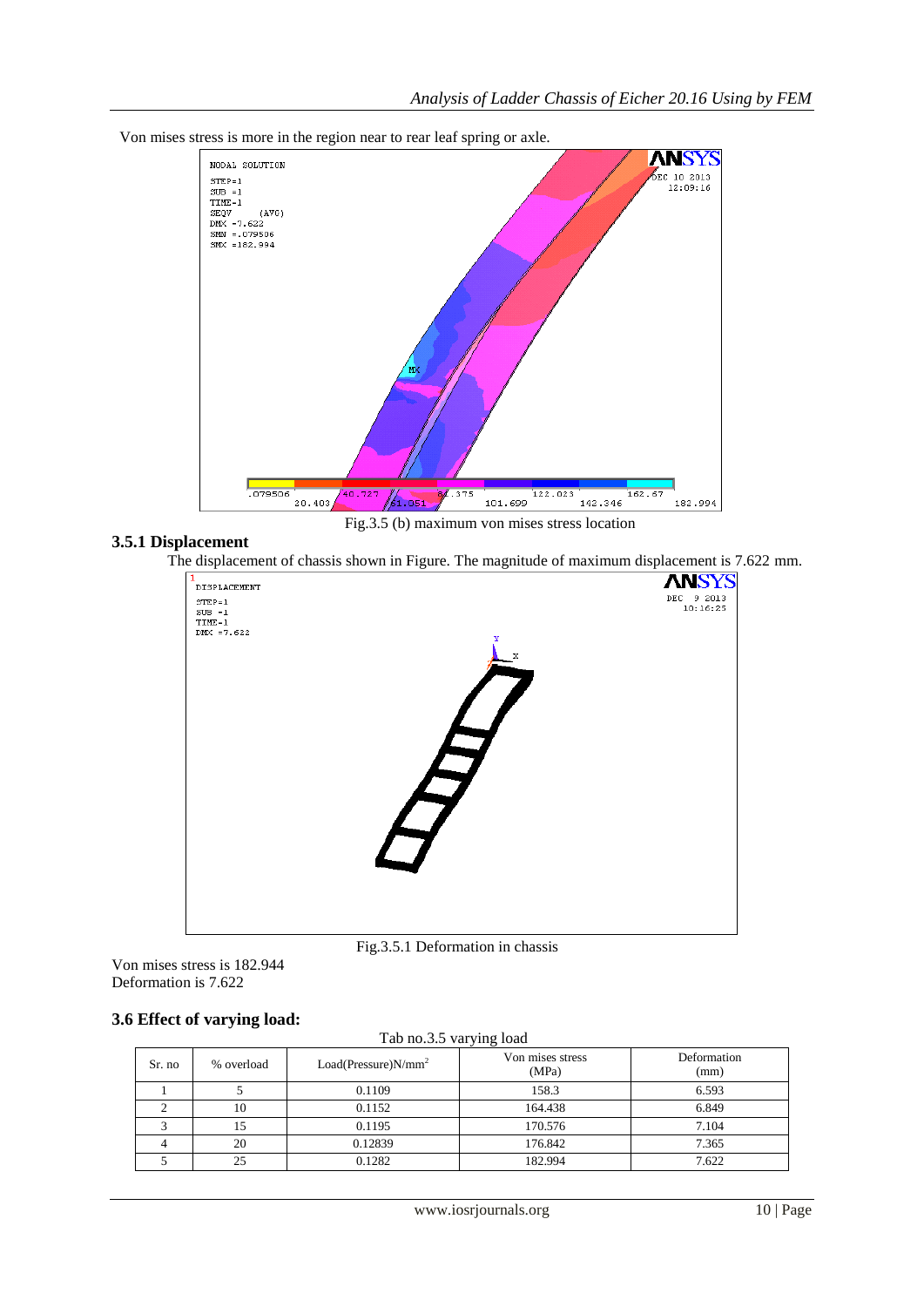

 From the above graph, it is seen that there is straight line relationship between the load & maximum deformation. As load increases, maximum deformation increases. Also maximum Von Mises stress value increases proportionately with the increase in the Pressure value.

# **3.7 Effect of side member thickness:**

 During this study, variation of Side member thickness thickness is done to observe its effect on the stresses & deformation.

| Sr.<br>No. | Side member thickness (mm) | Max. Deformation (mm) | Max. Stress (MPa)<br>Von Mises |
|------------|----------------------------|-----------------------|--------------------------------|
|            |                            | 6.048                 | 179.542                        |
|            |                            | 6.846                 | 175.776                        |
|            |                            | 7.750                 | 201.304                        |
|            |                            | 8.203                 | 173.789                        |
|            |                            | 8.900                 | 182.993                        |

 The following graph shows the relationship between Side member thickness & maximum deformation of Chassis.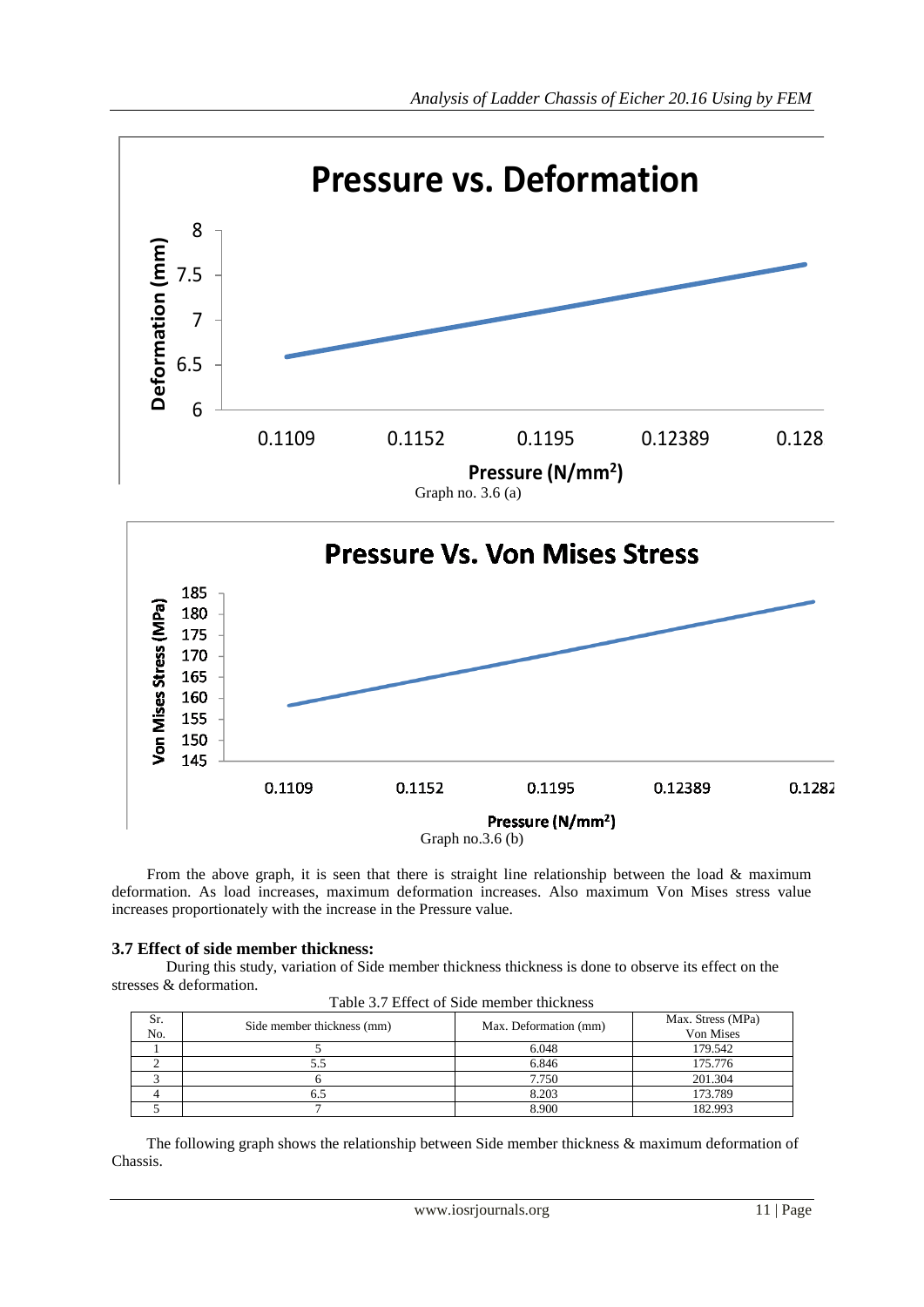

 From the above graph, it is seen that as there is increase in the Side member thickness, there is small increase in the maximum deformation of the Side member after a certain value of Side member thickness, there is again increase in the maximum deformation of the beam, with increase in thickness.



Figure 3.7(b) Side Member thickness Vs Maximum Von Mises Stress of Ladder chassis

 From the graph, it is seen that as Side member thickness decreases, initially there is decrease in the Maximum value of Von Mises stress but afterwards it starts increasing. The rate decreases in just before the end & again increases at the end.

# **IV. Conclusion**

- From Graph it shows that as load increases deformation increases.
- From Graph it shows that as load increases von misses stress increases.
- As the Side member thickness increases, deformation increases but this increase is uniform.
- As the Side member thickness increases, initially there is decrease in the Maximum value of Von Mises stress but afterwards it starts increasing. The rate decreases in just before the end & again increases at the end.